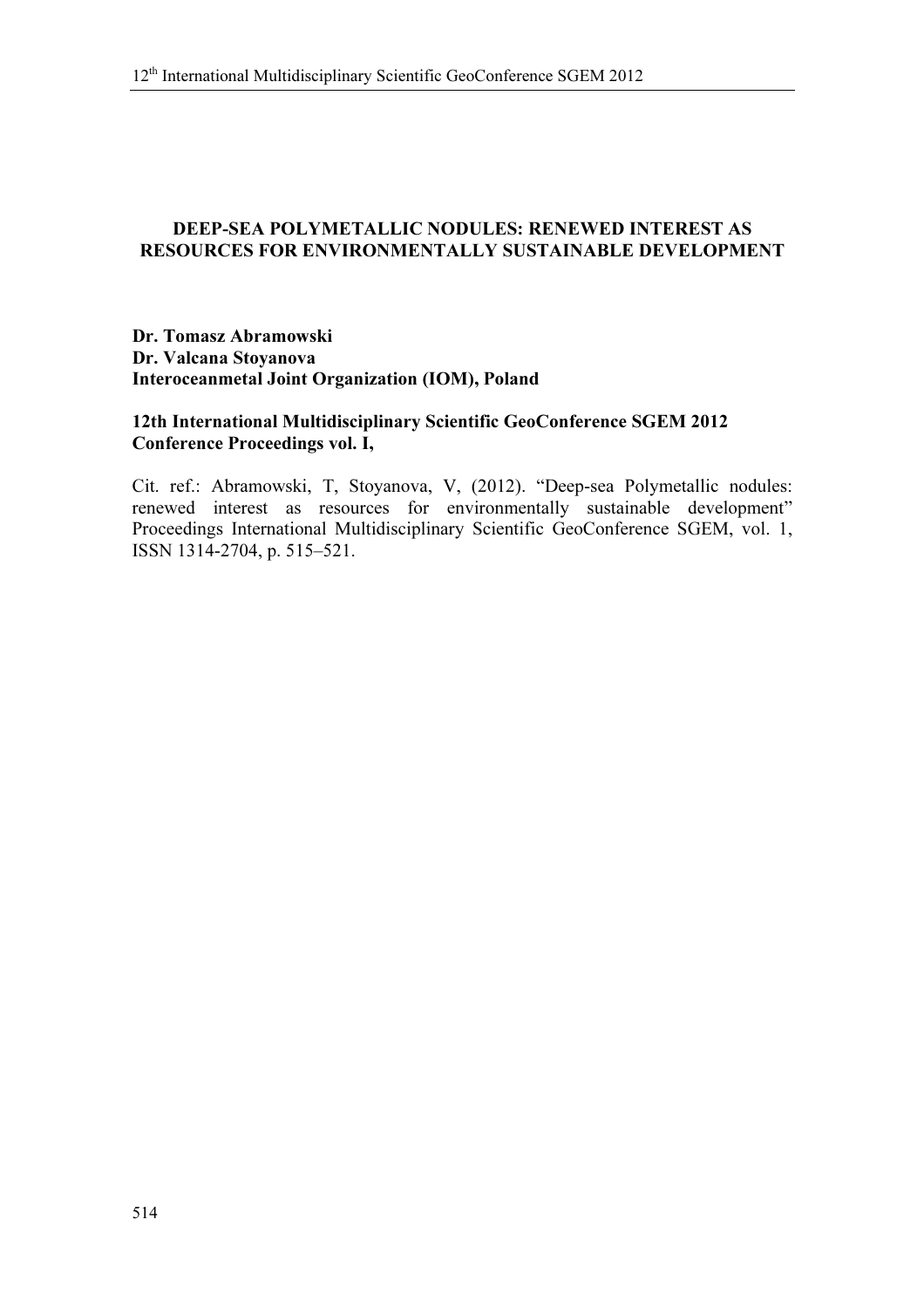## DEEP-SEA POLYMETALLIC NODULES: RENEWED INTEREST AS RESOURCES FOR ENVIRONMENTALLY SUSTAINABLE DEVELOPMENT

### Dr. Tomasz Abramowski

### Dr. Valcana Stoyanova

Interoceanmetal Joint Organization (IOM), Poland

### ABSTRACT

Deep-sea polymetallic nodules have been traditionally considered as a potential resource for Ni, Cu, Mn and Co, however the recent research showed that they contain a large variety of metals, including molybdenum, zinc, zirconium, lithium, platinum, titanium, germanium, yttrium, and REEs, which increased their combined value as an alternative supplies for expanding economies and emerging green energy technologies.

The highest nodule abundance (more than 10 kg/m<sup>2</sup>) with the high average percentage of metals (at least 2.5 % combined content for Ni+Cu,  $0.2\%$  Co,  $30\%$  Mn,  $0.15\%$  Zn, 0.07% Mo, etc.) were found at seafloor in the eastern equatorial Pacific (Clarion-Clipperton Fracture Zone, CCZ) and in the central equatorial Indian Ocean.

Within the recent decade, the International Seabed Authority (ISA) granted to ten national and multinational entities (Japan, China, Korea, India, Russian Federation, France, Germany, Tonga, Nauru, and Interoceanmetal Joint Organization) exclusive 15 years contracts for polymetallic nodules exploration in ten claim areas, each covering  $75000 \text{ km}^2$  in the international seabed area. The commercial viability of nodule mining has yet to be established, but the size of deposits, the grade of several metals contained in nodules as well as the promising trends in metal market continue to motivate contractors to carry out their exploration activity.

This paper discusses the renewed importance of polymetallic nodule in the context of forecasted increasing demands for metals coupled with their environmentally advantages as alternative sources to land-based mining.

Keywords: polymetallic nodules, exploration activity, Clarion-Clipperton Zone.

### INTRODUCTION

The deep seabed is one of the most potentially rewarding frontiers that challenge mankind in its exploration activity for marine minerals to ensure sustainable development and material achievement.

Polymetallic nodules as the primary mineral resource found in the deep seabed area promise to make an enormous contribution to the world's resource base. In particular, resources of polymetallic nodules in the eastern equatorial Pacific (within the Clarion-Clipperton Zone, CCZ) have 1.1 times more Mn, 1.4 times more Te, 1.85 times more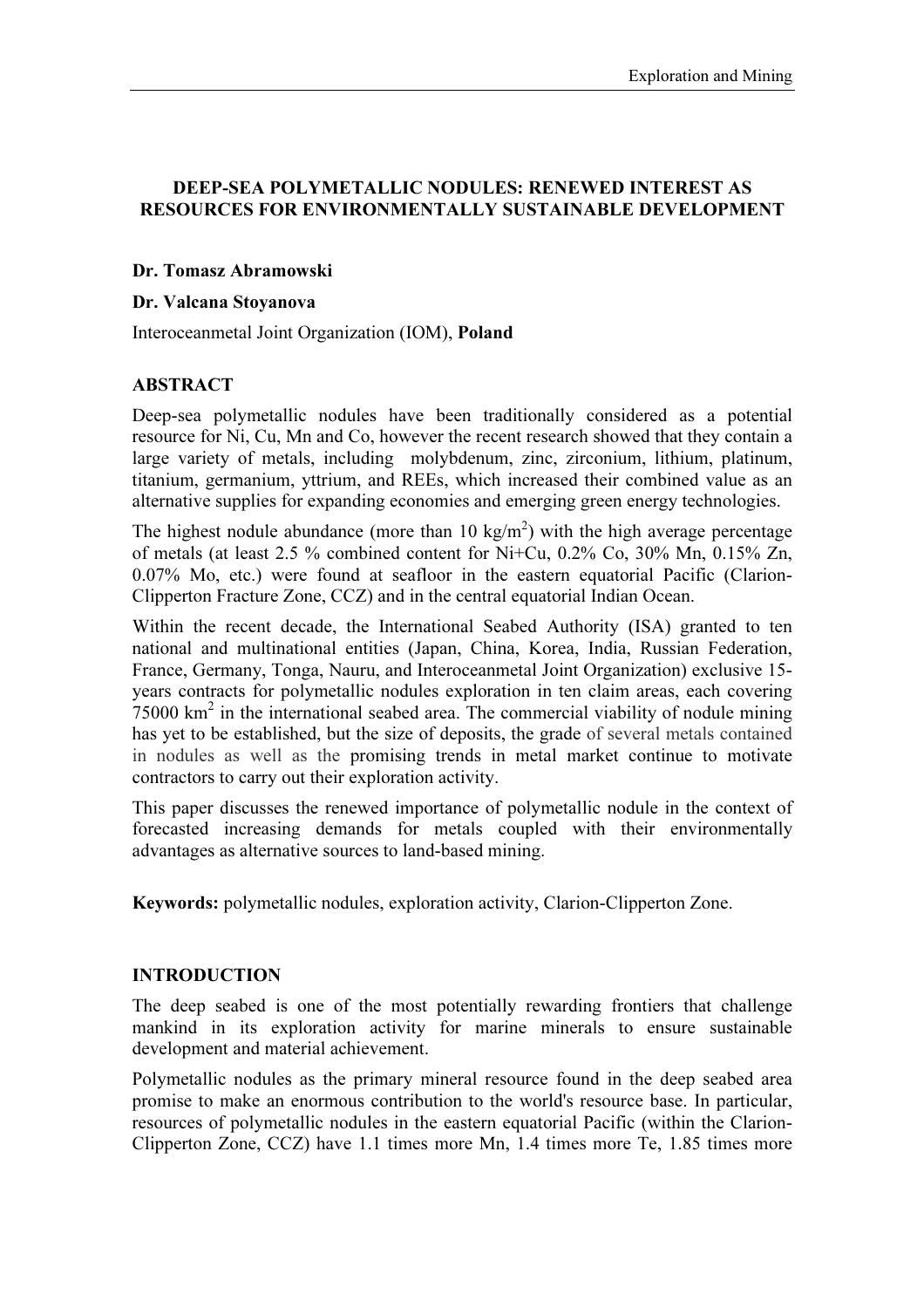Ni, 3.2 times more Co, and 4 times more Y than the entire global land-based reserves for those metals. Thus, metals in CCZ nodules as a percent of the total global land‐ based reserves are Cu 22%, Mo 63%, W 21%, Li 19%, Nb 13%, and REEs 11% [1, 2, 3]. As a potential resources, polymetallic nodules containing 7.5 thousand million tonnes of Mn, 340 million tonnes of Ni, 285 million tonnes of Cu and 75 million tonnes of Co with at least 2.5 % combined content for Ni+Cu, 0.2% Co, 30% Mn, 0.15% Zn, 0.07% Mo, etc.[3].

Because those large seabed regions laid beyond any national jurisdictions (termed the "Area") such regions fall under the administration of the International Seabed Authority (ISA) in accord with the 1982 UN Convention on the Law of the Sea (UNCLOS) and the Agreement relating to the implementation of Part XI of the Convention. Thus far, the ISA is the main international institution, which is responsible for regulating, and controlling activities associated with the exploration for, and the exploitation of the mineral resources in the Area. In 2000, the ISA has adopted Regulations to govern prospecting and exploration for polymetallic nodules in the Area (Mining Code) [4] what cleared the legal way for ISA to enter into the first ten contracts for explorations with national and multinational entities from Japan, China, Korea, India, Russian Federation, France, Germany, Tonga, Nauru, and Interoceanmetal Joint Organization. The contacts, following the standard clauses and valid 15 years, require contractors to carry out exploration activity in its claim areas, covering 75000 km<sup>2</sup> and to report annually to the Authority on implementation of exploration plan of work, environmental studies, the development of mining technology, and other legal and financial issues.

The commercial viability of seabed mining of polymetallic nodules has not yet a reality but the size of deposits, the grade of several metals contained in nodules as well as the promising trends in metal market continue to motivate contractors to carry out their exploration activity. Moreover, regarding the most recent economic models available, mining of these deposits could generate an internal rate of return of between 15% - 38% [5, 6]. As key components in their commercialization are recognized the mineral extraction at great depth (4000 - 5000 m) what involves never before attempted technological, environmental and legal issues, which have together delayed mineral exploitation to date.

# BASIC ADVANTAGE OF POLYMETALLIC NODULE DEVELOPMENTS

## Current trends in metal demands

The renewed interest to develop deep-sea polymetallic nodules is result both from growing demands for metals by the rapidly developing countries such as India, China, Brazil and continuous depletion of known land deposits of minerals. Furthermore, decreasing ore grade of terrestrial ore deposits with the resulting increase in energy requirements and quantities of waste that must be disposed of, also affect the future availability of the deep-sea mineral resources that may be economically feasible for mining in the next decade.

It was published in June 2010 that the EU countries are in the face of shortages in the supply of rare earth elements (REE) and other metals considered critical "technology metals" e.g. Ni, Co, Mn, Pt, Ge, Ti etc., which are essential for the development of many branches of industry, including electronics and emerging technologies. These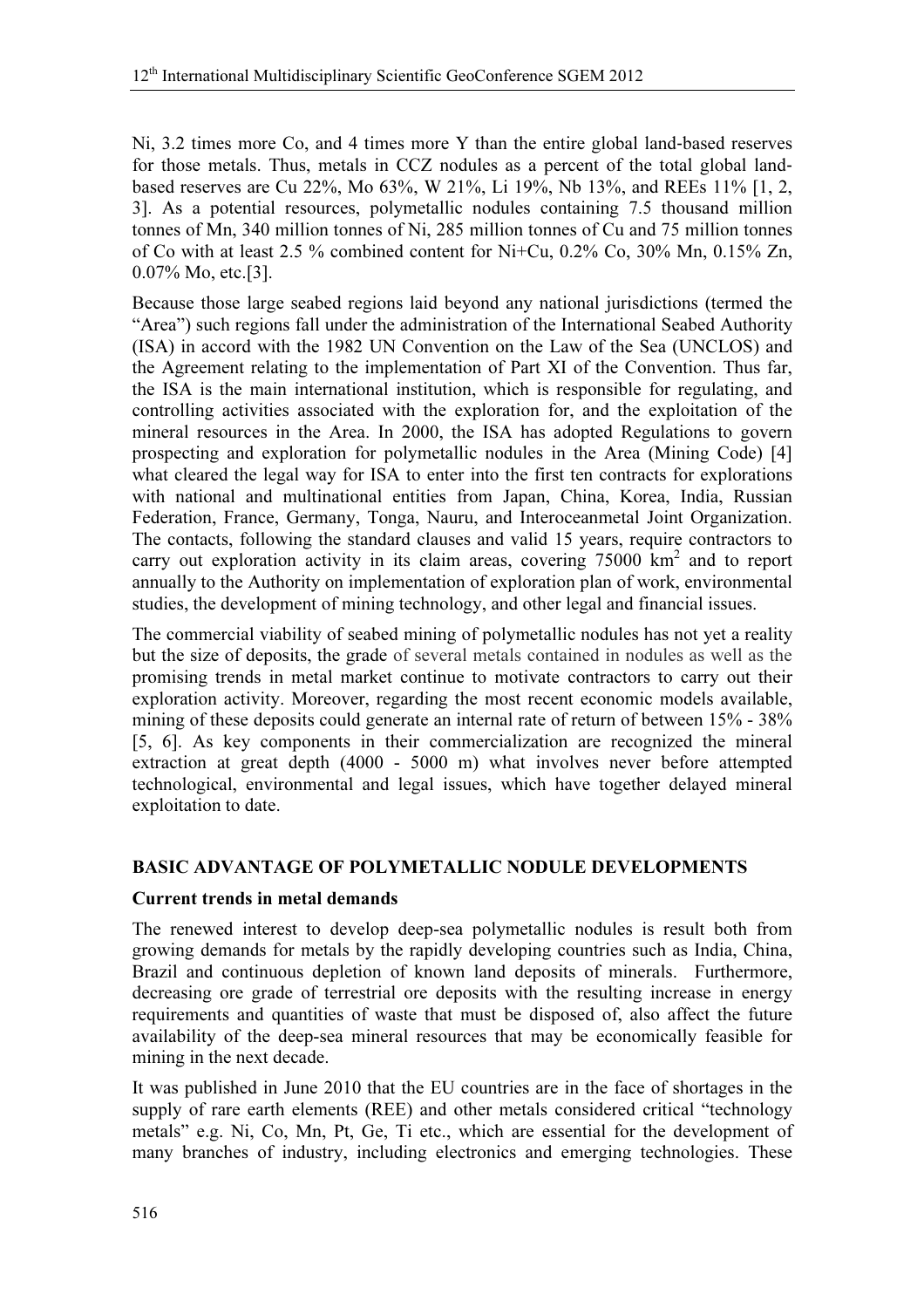metals are among the most common found in deep-sea polymetallic nodules, which will be needed to meet the growing demands.

## Economic feasibility

The abundance of nodules on the seabed and the grade of the ore are the critical terms in determining the economic feasibility of mining nodule deposits. Preliminary assessment showed that at least 34 thousand million tonnes polymetallic nodule deposits cover an interpolated area of 9 million km<sup>2</sup> in the CCZ ( $5^{\circ}$  - 20° N; 110° - 160° W) with the highest nodule abundance (more than 10 kg/m<sup>2</sup>), and with combined Cu and Ni concentrations >2%. These deposits appear to be the best in the world in terms of commercial value, with good to very good metal assays. It is suggest that those recourses could be potentially enough to sustain the estimated 6000 metric tonnes per day minimum mining requirement [4, 6].

World metal prices today are affected by factors external to the metals industry and they continued to be variable and unsteady. The metals industry is a part of the world and national economies, so changes in those economies can affect metals' prices. Higher metal prices between 2005 and early 2008 encouraged the exploration, planning, and development of many new Cu-Co and Ni-Co projects, including deep-sea minerals. The global economic recession that began in late 2008, however, caused much of this development activity to be suspended, postponed, or cancelled.

According to most experts, Ni will be the mainstay of the nodule industry. Cu, Co and Ni will be produced jointly, with Mn and several trace metals probably being produced as by-products from the tailings. The preliminary examination indicate that REE's and other trace metals may significantly increase the potential return on investment, compared to the existing economic models for the major metals of interest, such as Ni, Co, Cu and Mn [3, 8, 9]. For example, the added value from trace metals in terms of the total metal content is in the order of 60 to 70 per cent of the combined value of the major target metals. It has, however, to be stressed that these values represent potential maximum figures, not considering highly complex metallurgical factors and other parameters to be considered in economic feasibility models of seabed mining [6, 7].

### Environmental sustainability

In the context of this paper environmental sustainability' refers to the maintenance of the ecosystem and the natural resource base. Because, the polymetallic nodule developments will occur in the international seabed area, the deposits will be developed sustainably for the benefits of all mankind under an international safety regime accepted by the overall 157 States members of the ISA.

#### Polymetallic nodules as source of supply the Green Economy

Polymetallic nodules have the potential to become a major source of metals, which requires by electronics and emerging technologies such as battery systems, hybrid cars, wind turbines and other renewable green energy technologies, which require increasing amounts of Ni, Co, Cu, Mn. Research of alternative energy shows that Green Energy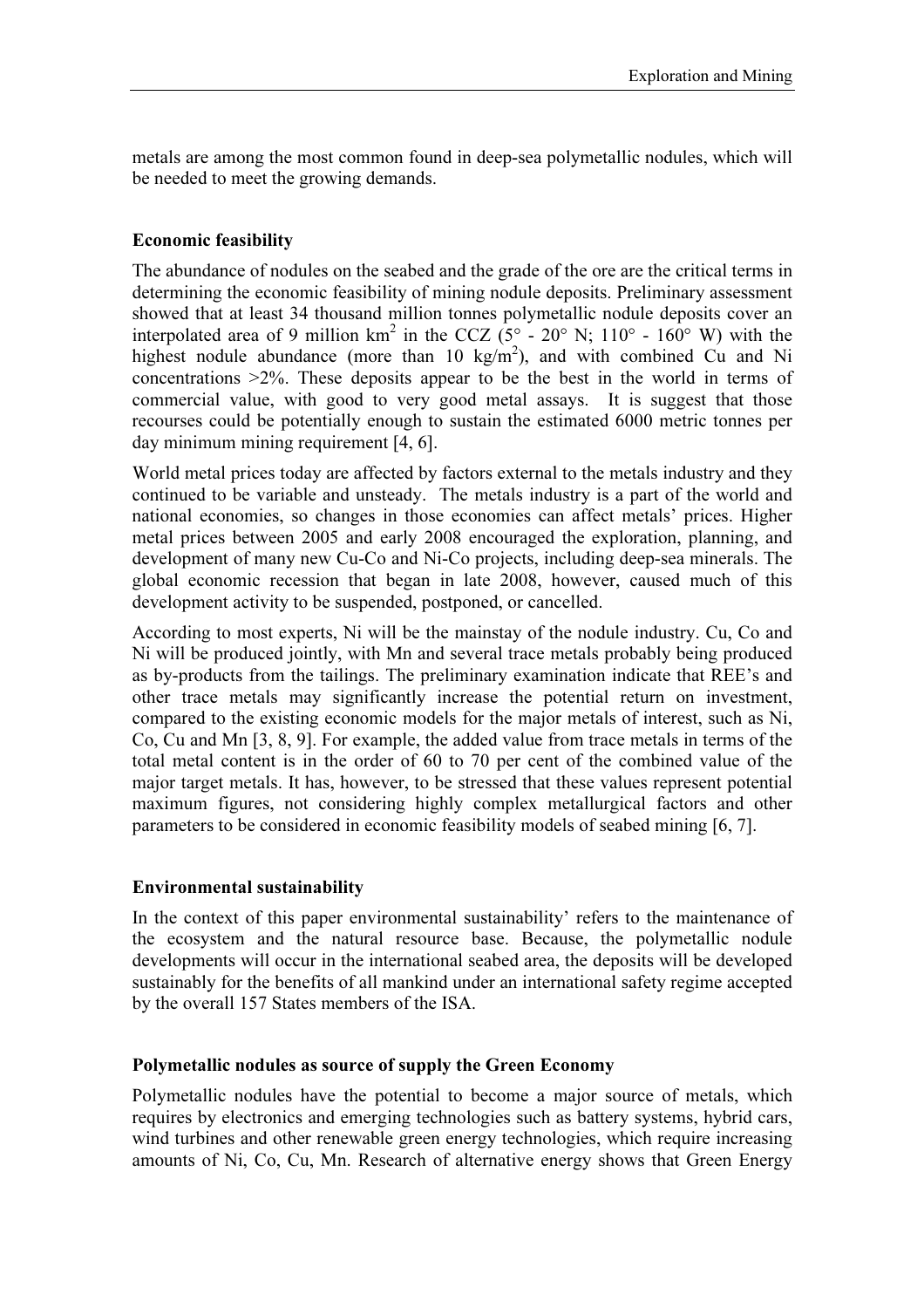technology is far more Ni and Cu intensive than traditional form of energy [10]. For example, a single wind turbine requires 12 times more Cu to produce 1 kW than conventional power generation; an electric car requires twice as much Cu than a conventional car. Estimates for the amount of Ni contained in NiMH batteries used in the hybrid electric vehicle was counted to increase by a factor of 10 between 2003 and 2010, what represent about 1.5 percent of total Ni apparent consumption in the United States in 2010 [11].

## Nodule mining versus onland-based ore mining

A basic advantage of marine mineral developments is that nobody lives there and deepsea mining of polymetallic nodules does not require the social dislocation, loss of livelihoods and will eliminate a large class of legal restrictions related to environmental protection or social disruption.

Deep-sea resource production will involve vessels and surface platforms constructed in efficient shipyard locations as opposed to land based mines 'on site'. Deep-sea infrastructure such as ships and pipes could be re-used and re-located from one mine site to other. In contrast, much terrestrial mining infrastructure is fixed.

Polymetallic nodule deposits occur directly on the seafloor and therefore, unlike terrestrial deposits, do no demand large pre-strips or overburden removal to access the ore deposits.

Disposal of tailings produced from the flotation process of laterites (terrestrial Ni-Co ore) are often recognized as the biggest environmental threat posed by the onland based mining. The tailings produced from the flotation process in generally represents more than 98 percent of the original Cu ore. In contrast, processing polymetallic nodules can leave zero waste or residue and thus not require additional tailing storage facilities.

## IOM EXPLORATION AND ENGINEERING ACTIVITIES

The Interoceanmetal Joint Organization (IOM), an intergovernmental consortium certified by the governments of Bulgaria, Cuba, Czech Republic, Poland, Russian Federation, and Slovakia, was signed on 29 March 2001 a contract with the ISA for exploration of polymetallic nodule deposits in the area  $(75000 \text{ km}^2)$  situated in the eastern part of the CCZ, NE Pacific. In implementation of the 15-yrs plan of work for exploration, IOM carrying out comprehensive research and development studies in geology, marine environment as well as in the mining technology and processing of polymetallic nodules.

The main objective of the IOM current activity is delineation of nodule fields and identification of nodule deposits and reserves within prime areas that could be mined in the future. IOM has made considerable progress in geological exploration using multibeam echo-sounder system, deep-tow photography survey, bottom sampling and performed a huge amount of analysis of physical, mechanical and chemical properties of sediments and nodules.

Environmental study was focused on the collection of environmental baselines data on physical, chemical, geological and biological components of marine environment in the exploration area.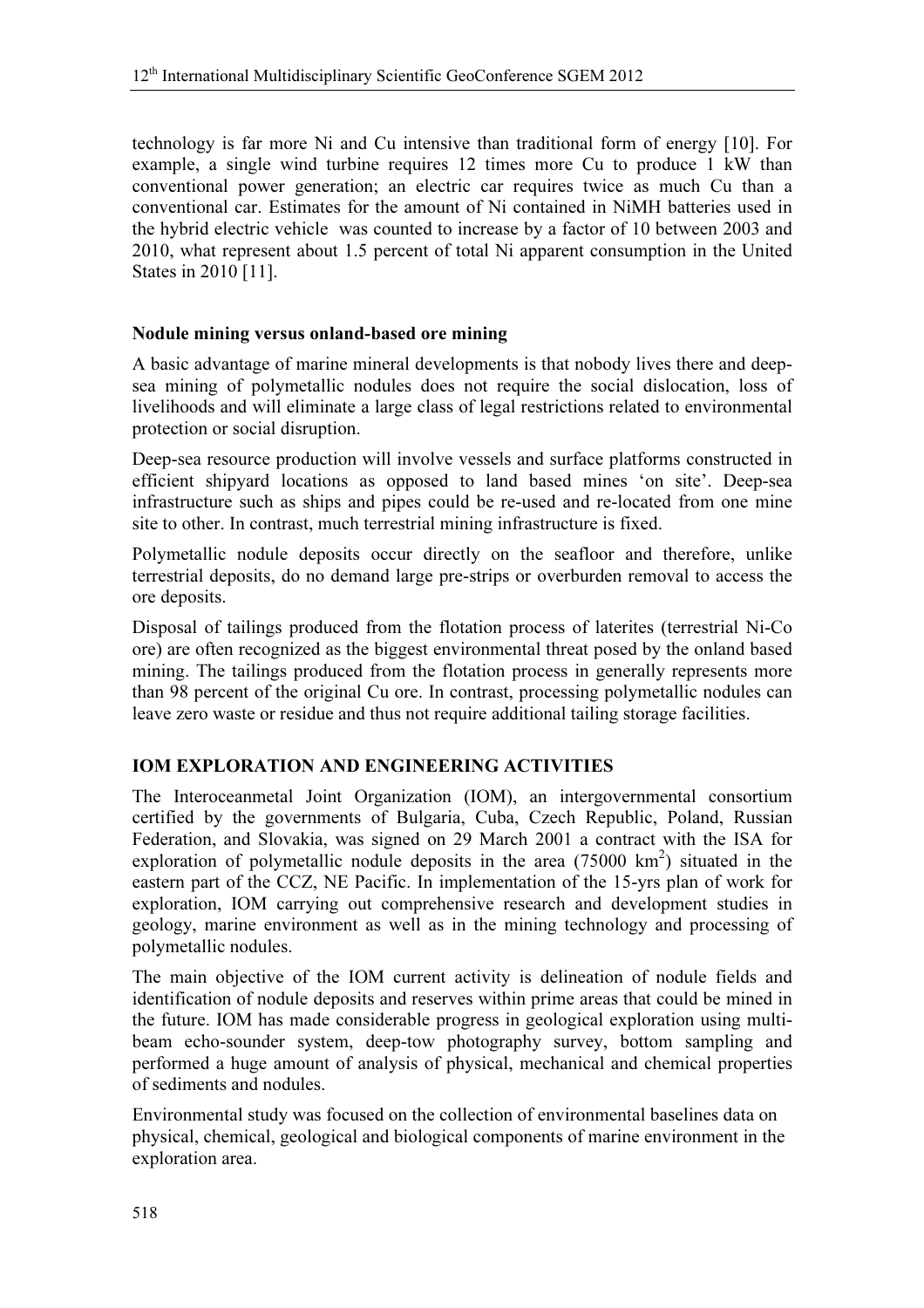Research on development of mining technology included analysis and assessment of the existing nodule technology and development of a conceptual design for a future mining system.

The work on nodule processing involved the optimization of the existing technological schemes for extraction valuable components from polymetallic nodules, and development of the basic technological schemes for polymetallic nodules processing.

There are several proposals of technical approach for achieving satisfactory results in picking up polymetallic nodules, transporting them vertically to the mining ship or platform and finally processing them into the metals or metal condensates. Usually, mining and processing stages are considered as separate operations but there are many common issues with mutual interactions.



Fig.1. Mining system.

An input parameter for both operations is the year productivity of the enterprise. Values of between 1 up to 4 million tonnes per year of nodules are considered. Assuming of the 320 working days in a year, results in the range from 130 – 520 tonnes/h. While for the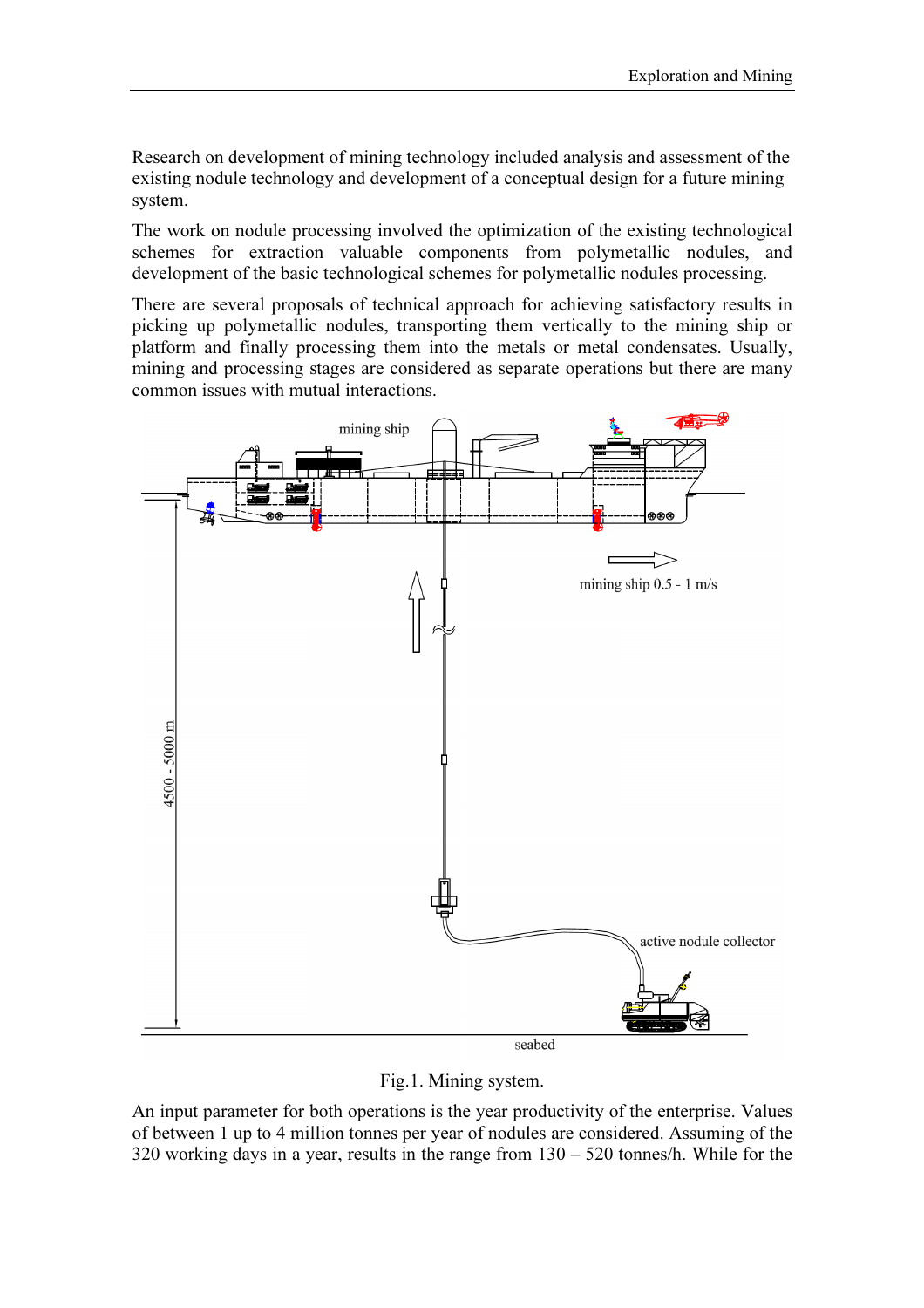processing plant located on land these values could be easily attained they cause several design problems for mining underwater equipment which need to be precisely considered. At present the IOM carries out the research and design works focused on so-called hydraulic mining method. The layout of the system is given in fig. 1. The system consists of nodule miner (collector), buffer with slurry pumps, vertical transport pipe (riser), and the mining ship. The track of mining ship is dynamically positioned and it follows the collector moving along designed mining tracks. The collector picks up the nodules, rinses them off the clays and sediments. They are then crushed and as the slurry, pumped to the buffer and to the mining ship. The function of the mining ship is storing, dewatering and drying until they are trans-shipped on the specialized bulk cargo carrier. The transhipment operation undergoes each few days and nodules are transported to the metallurgy plant. The process flow in general outline is given in fig.2.



Fig. 2. An outline of the enterprise project flow.

As an organization interested in future nodule development, IOM carried out comprehensive geological research with purpose to assess nodule resources within exploration area. Based on both the kriging and geological blocks methods of interpolation the amount of nodule resources as well as the resources of base metals (Ni, Cu, Co, Zn, Mo, and Fe) were estimated. A total of 33 940  $\text{km}^2$  ore-bearing fields were delineated within the IOM exploration area with 446.53 million tonnes of wet nodules (mean nodule abundance of 13.15  $\text{kg/m}^2$ ) or 304.26 million tonnes (mean nodule abundance of 9.0 kg/m<sup>2</sup>) of dry nodules were counted. The resources of Ni, Cu, Co, Mn, Mo, and Zn were estimated at 3988.8 thousand tonnes (mean contents1.31%), 3583.2 thousand tonnes (mean contents 1.18%), 548.3 thousand tonnes (mean contents 0.180%), 94361.6 thousand tonnes (mean contents 0.141%), respectively.

The monetary value of products of mining and processing the commercial ore within the contoured prognostic nodule resources of the IOM exploration area was calculated for different indices of ore-bearing  $(1.0, 0.7, 0.6, 0.5)$ , dilution  $(5, 10, \text{ and } 15\%)$ , and losses during mining and transportation (20, 30, and 40%). As shown by the calculations, the supply of commercial ore for a future mining enterprise processing 3 million tonnes dry nodules, at the worst-case scenario of geological and mining conditions should be sufficient to meet required terms of an exploitation license.